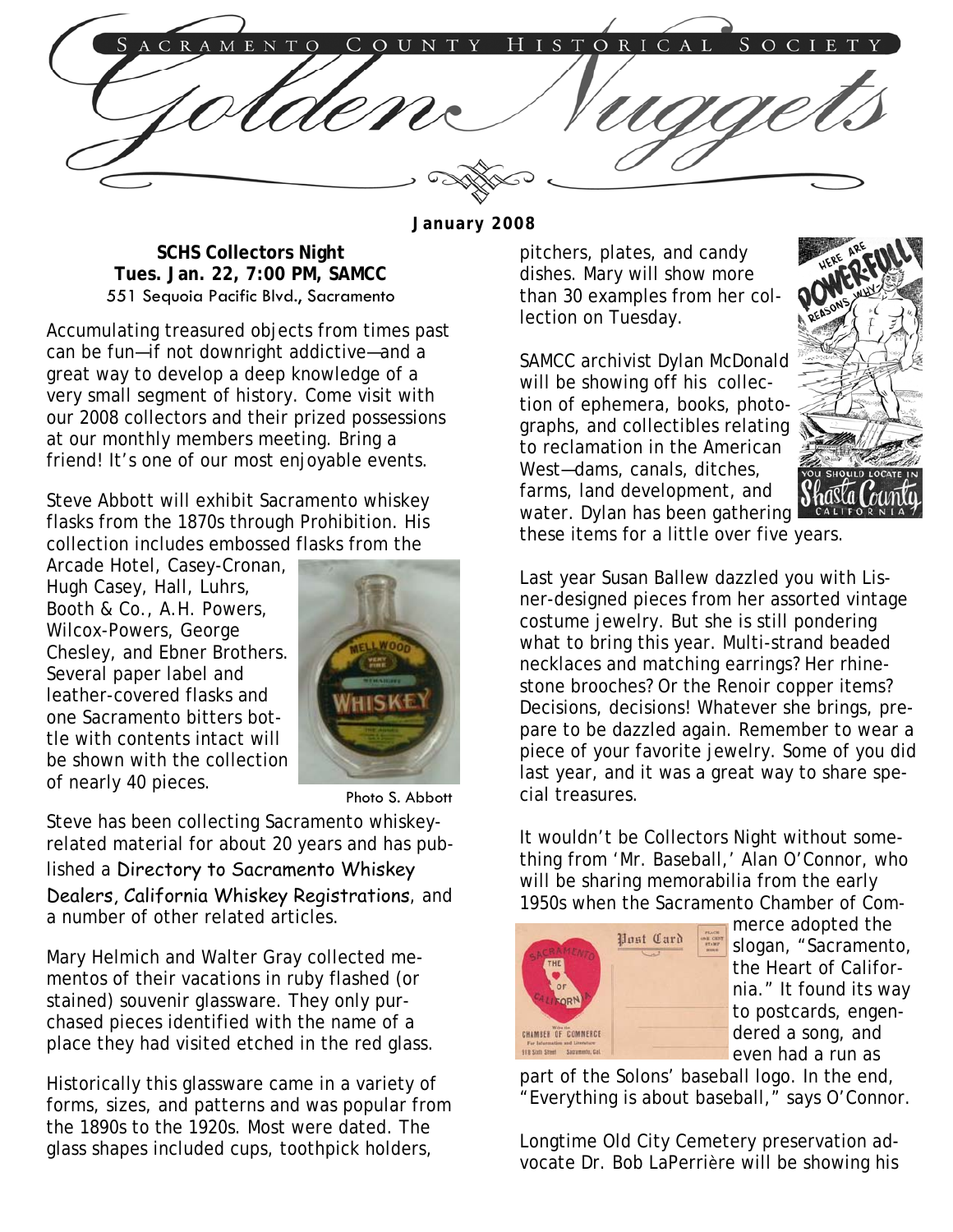"Cemetery" T–shirts. They represent almost all of the shirts that the Old City Cemetery Committee has produced in its 20-year history. Be prepared for some delightful and rare examples of wearable funereal art.

Jenan Saunders will bring her first edition (and some not-quite-first edition) books from the Wizard of Oz series. An extremely voracious reader as a young girl, Jenan loved reading these books time and time again, and they represent many years of Christmas and birthday presents.

Also joining the exhibitors is Board member Illa Collin, who will bring some toys passed down from her mother and some Star Wars collectibles. Dan Winkelman will share his Volkswagon "bug" model cars, and who knows what else may show up. Come share your own collecting passions as you marvel at what others have put together. It's bound to be entertaining for everyone.

### **Sustenance for Those Long Winter Nights**  By Pat Turse

Now that the fog, rain and cold weather have come to northern California, some of us are feeling an urge to curl up with a good book. A number of new publications might help those chilly nights pass quickly.

The autobiography of Sacramento native, Lincoln Steffens (1866- 1936), America's first "celebrity muckraker," has just been reprinted as part of the California Legacy Project. Steffens' early childhood home at 16th & H St. in Sacramento later became the Governor's Mansion.



A collaboration between Heyday Books and Santa Clara University, the Legacy Project produces paperback trade editions of out-of-print books and anthologies of authors that illustrate California's diverse and lively literary past. Readers will find Steffens "inspiring, entertaining and lyrical" according to Heyday. Victor Navasky, publisher of The Nation, says Steffens' memoirs "ought to be assigned reading."



Heyday has quite an impressive list of books in this series, including "essential" writings of Ambrose Bierce, John Muir, William Saroyan, Mary Austin and others. Titles also include California-related works of Mark Twain, Upton Sinclair, Jack London, and George Stewart. Works represent every epoch and ethnic group making up the tapestry of California culture. Natural history titles are also intriguing. You may view (and order) a catalog and books online at www.californialegacy.org,

www.amazon.com and www.booksense.com. Select titles are available in some book stores.

Closer to home, Sacramento's Elmhurst,

Tahoe, and Colonial Heights, written and researched by staff at the Sacramento Archives and Museum Collection Center, will be out in early February. It's the latest area local history from Arcadia Publishing.

This 128-page table top history begins with the early 1900s connection of these three early suburban neighborhoods to the rest of Sacramento via interurban passenger service. It takes readers through postwar growth, and the neighbor-



hoods' recent resurgence. You can buy it on or after February 11 at SAMCC or online at www.arcadiapublishing.com.

**CONTRACTOR CONTRACTOR CONTRACTOR CONTRACTOR CONTRACTOR CONTRACTOR** 

## **Membership Renewals**

Are coming soon by first class mail More details on membership benefits with renewal information

Board Member Election Ballots Will Be Included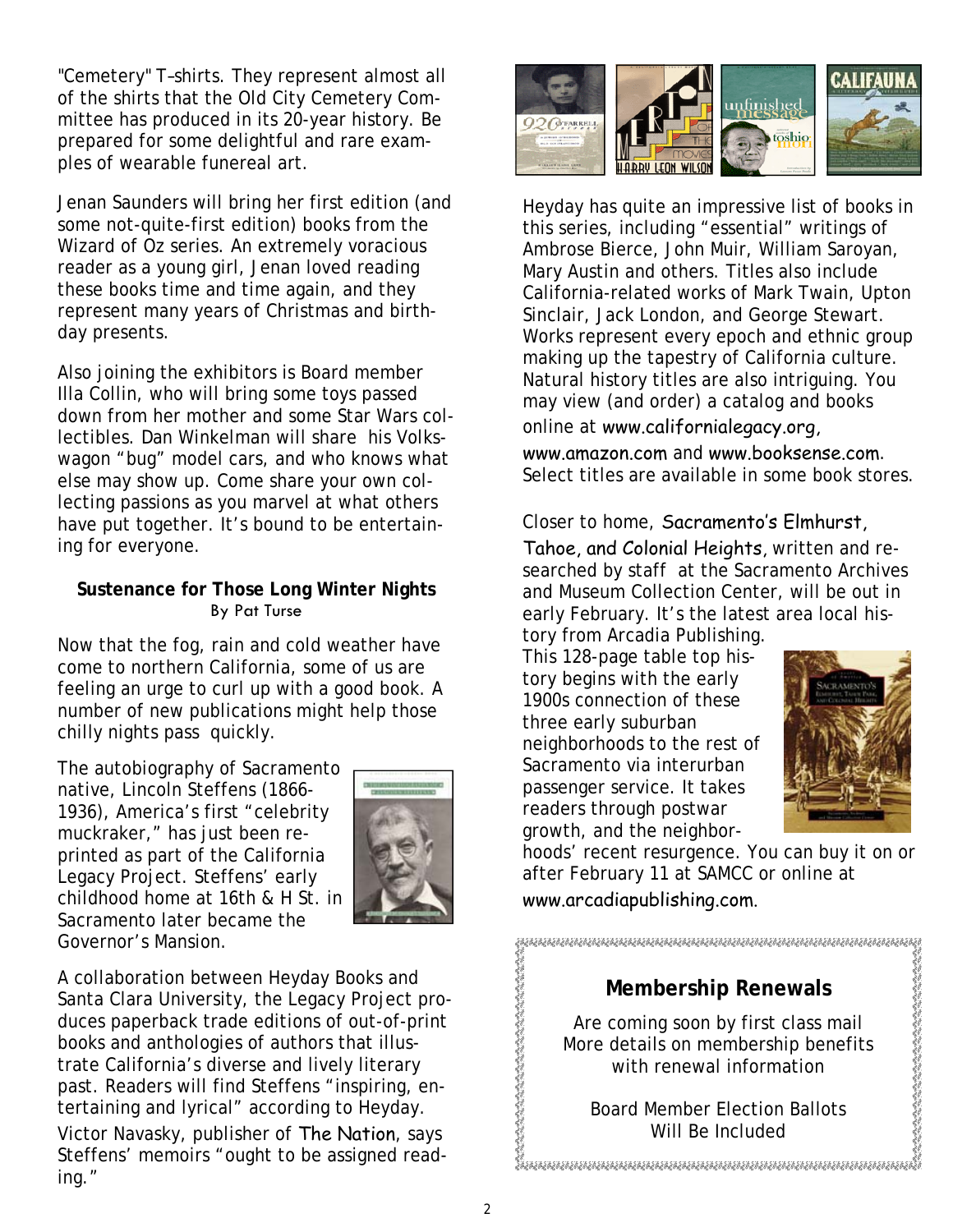#### **Request for Nominations Sacramento County Historical Society 2008 Annual Achievement Awards**

Each year the Sacramento County Historical Society recognizes deserving individuals and organizations for special achievements that further interest in and preservation of the unique history of the Sacramento Region. You are invited to submit nominations in the categories of publications, education, and preservation pertaining to Sacramento History. You may offer nominations in one or more categories. You may also submit nominations for special achievement in an area that does not readily pertain to the categories (see below), if it can be demonstrated that a significant contribution to history has been made. Primary categories follow.

**EDUCATION**: For achievement in the education of the community, encompassing students of Sacramento area history. Activities may include formal and informal classes; docent and tour guide services; and development and installation of exhibits, works of art, and other educational and interpretive displays.

Past recipients have included Kelly Bitz and the California Museum, the Japanese American League, the CSUS Archives, Elk Grove School District, & the late Mary Tsukamoto for "Time of Remembrance" (2006); Kelly Timpson and the Mission Avenue Open School, Wax Museum of American History program (2007).

**PRESERVATION:** For achievement in preservation and restoration of sites, structures, artifacts, documents, and memorabilia of historic significance to the Sacramento area. Activities may include research, physical preservation or restoration, and outreach to the public, organizations or individuals. In 2006, this award went to California State Parks and the Leland Stanford Mansion Foundation for the restoration of the Stanford Mansion. Earlier this year the Preservation Award went to the California State Railroad Museum, Sacramento Southern Railroad program for 25 years of demonstrating and interpreting historic railroad equipment.

**PUBLICATIONS:** For achievement in research, writing, editing, and publishing books, scholarly papers, articles, informational pamphlets and other publications that further interest in the history of the Sacramento area.

The Publications award had multiple winners in 2006, when Dr. Norman and Evie Tutorow (The Governor) and Dr. Richard Orsi (Sunset Limited) were recognized along with Jody & Ric Hornor for their development and publication of historical calendars. Jan Haag and Ann McHatton, editors of Celebrating 90 Years: Sacramento City College, 1916-2006, received the 2007 award.

Clearly, more than one award may be given in any of the categories. **Awards Nominations must be received by Monday, February 4, 2008.** The awards ceremony will be held in March. Nominations should submitted on the enclosed form or by electronic mail to:

**Sacramento County Historical Society Awards Nominations P.O. Box 160065 Sacramento, CA 95816-0065** 

#### **Gold Hill–Wakamatsu Project**  By Pat Turse

The Florin and Placer chapters of the Japanese American Citizens League (JACL), the Fukushima Kenjin Kai, California State Parks, and the American River Conservancy recently formed a working partnership which seeks to acquire the historic 303-acre Veerkamp property at Gold Hill, a rural area between Placerville and Coloma in El Dorado County.

The property was the location of the 1869 Wakamatsu Tea and Silk Farm Colony, the first sizeable settlement of Japanese immigrants in the United States. It lasted for only two years, hampered by insufficient water and problems with finances and labor. The grave of a young Japanese woman who served as a nursemaid to owner's children remains. Cooking utensils, swords and a large banner bearing the crest of the Aizu Wakamatsu clan are in the hands of State Parks. The partnership intends to resurrect the Wakamatsu Colony as a State Historical Park and a tribute to these first colonists and to the contributions that Japanese Americans have made to the State of California.